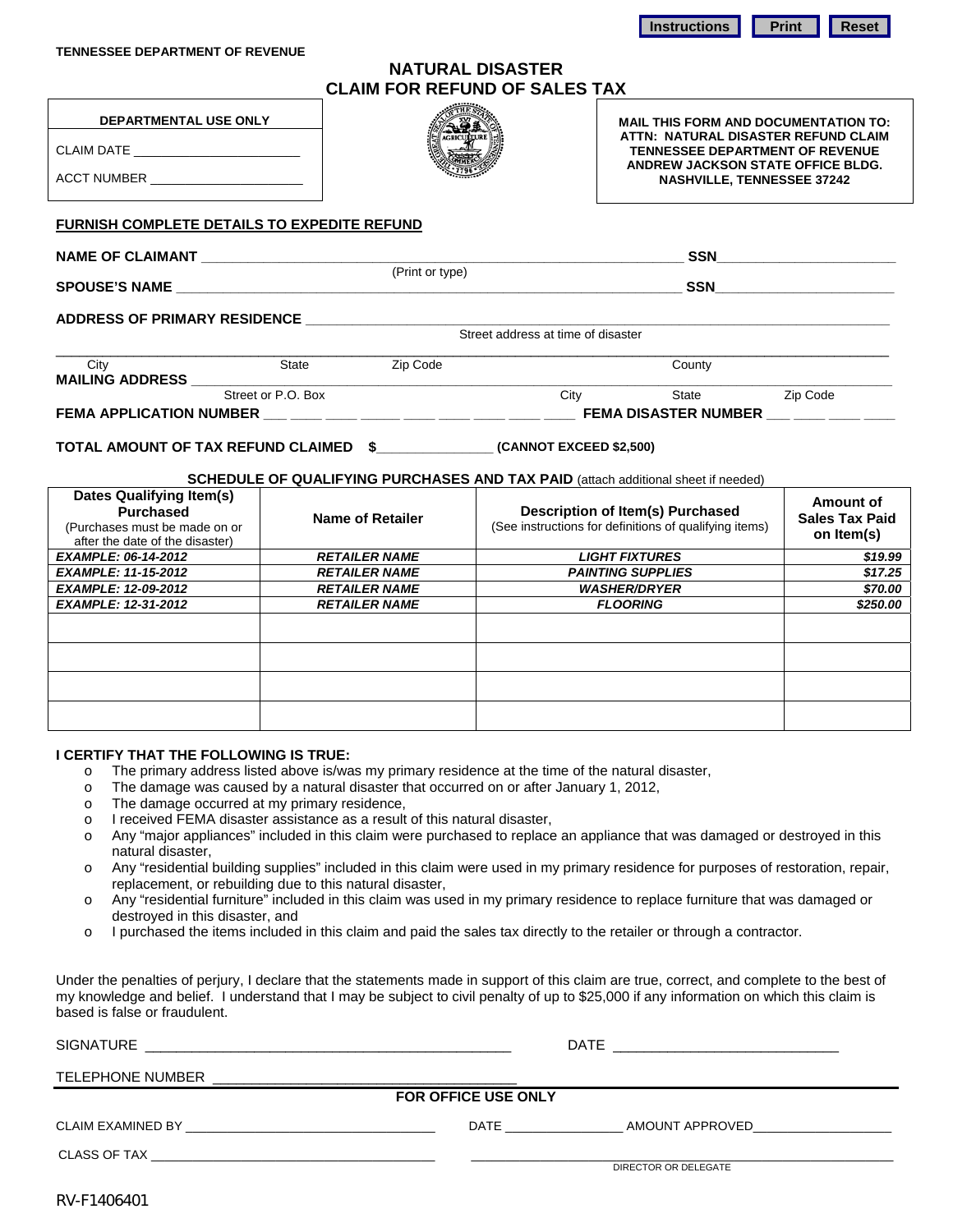# **ADDITIONAL SHEET SCHEDULE OF QUALIFYING PURCHASES AND TAX PAID**

| Dates Qualifying Item(s)<br>Purchased<br>(Purchases must be made on or<br>after the date of the disaster) | <b>Name of Retailer</b> | <b>Description of Item(s) Purchased</b><br>(See instructions for definitions of qualifying items) | Amount of<br><b>Sales Tax Paid</b><br>on Item(s) |
|-----------------------------------------------------------------------------------------------------------|-------------------------|---------------------------------------------------------------------------------------------------|--------------------------------------------------|
|                                                                                                           |                         |                                                                                                   |                                                  |
|                                                                                                           |                         |                                                                                                   |                                                  |
|                                                                                                           |                         |                                                                                                   |                                                  |
|                                                                                                           |                         |                                                                                                   |                                                  |
|                                                                                                           |                         |                                                                                                   |                                                  |
|                                                                                                           |                         |                                                                                                   |                                                  |
|                                                                                                           |                         |                                                                                                   |                                                  |
|                                                                                                           |                         |                                                                                                   |                                                  |
|                                                                                                           |                         |                                                                                                   |                                                  |
|                                                                                                           |                         |                                                                                                   |                                                  |
|                                                                                                           |                         |                                                                                                   |                                                  |
|                                                                                                           |                         |                                                                                                   |                                                  |
|                                                                                                           |                         |                                                                                                   |                                                  |
|                                                                                                           |                         |                                                                                                   |                                                  |
|                                                                                                           |                         |                                                                                                   |                                                  |
|                                                                                                           |                         |                                                                                                   |                                                  |
|                                                                                                           |                         |                                                                                                   |                                                  |
|                                                                                                           |                         |                                                                                                   |                                                  |
|                                                                                                           |                         |                                                                                                   |                                                  |
|                                                                                                           |                         |                                                                                                   |                                                  |
|                                                                                                           |                         |                                                                                                   |                                                  |
|                                                                                                           |                         |                                                                                                   |                                                  |
|                                                                                                           |                         |                                                                                                   |                                                  |
|                                                                                                           |                         |                                                                                                   |                                                  |
|                                                                                                           |                         |                                                                                                   |                                                  |
|                                                                                                           |                         |                                                                                                   |                                                  |
|                                                                                                           |                         |                                                                                                   |                                                  |
|                                                                                                           |                         |                                                                                                   |                                                  |
|                                                                                                           |                         |                                                                                                   |                                                  |
|                                                                                                           |                         |                                                                                                   |                                                  |
|                                                                                                           |                         |                                                                                                   |                                                  |
|                                                                                                           |                         |                                                                                                   |                                                  |
|                                                                                                           |                         |                                                                                                   |                                                  |
|                                                                                                           |                         |                                                                                                   |                                                  |